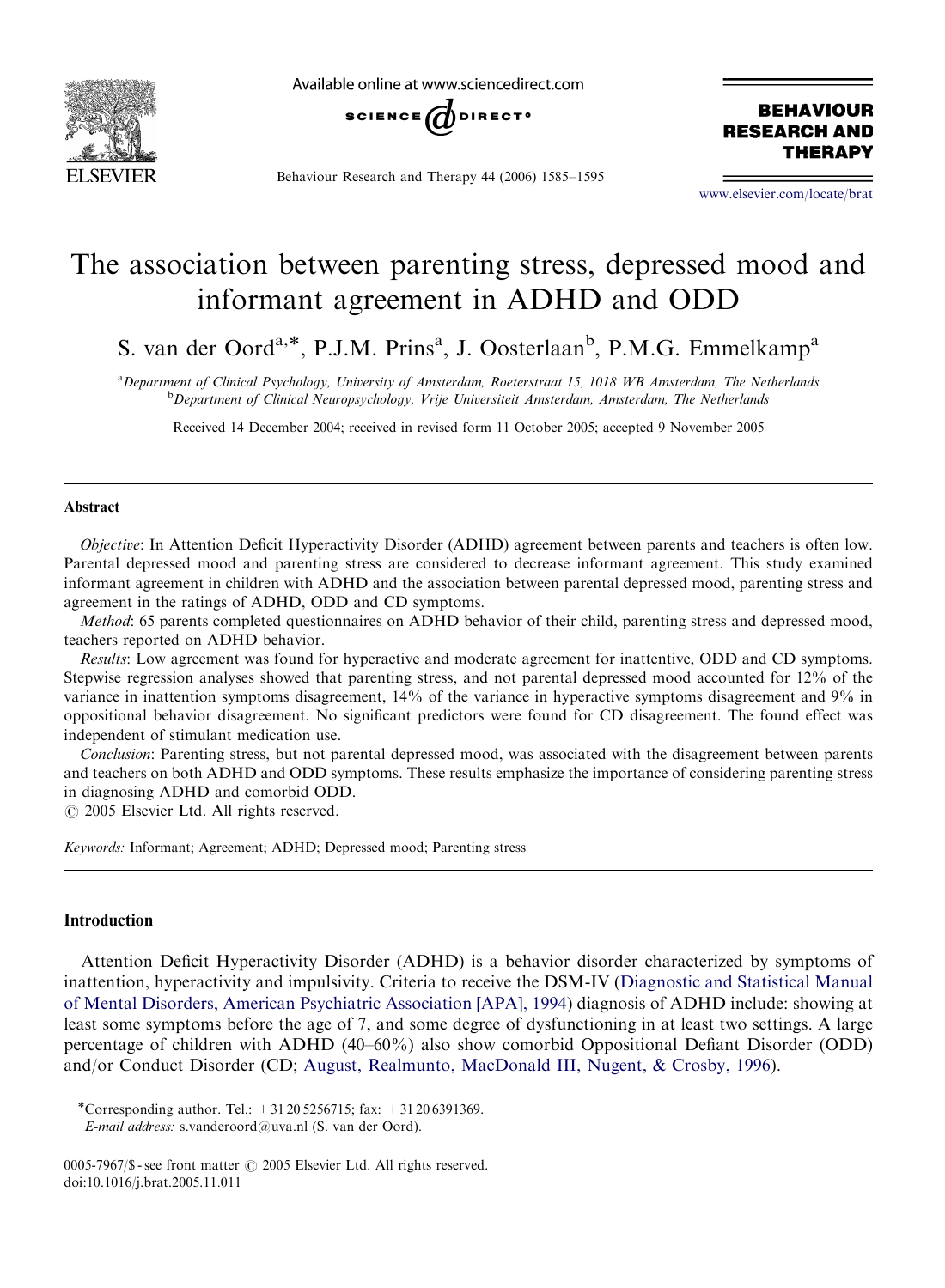Especially, the diagnostic criterion of dysfunctioning in two settings has been problematic ([Barkley, 2003](#page--1-0)). For children these two settings often are school and home. However, correlations between parent and teacher ratings of children's behavior are low ([Achenbach, McConaughy,](#page--1-0) [& Howell, 1987\)](#page--1-0). In a meta-analysis of studies on informant agreement of children's behavior problems, [Achenbach et al. \(1987\)](#page--1-0) found a mean agreement rate of .28 between parent and teachers. In the studies analyzed in this meta-analysis, no distinction was made between ADHD, with or without comorbid ODD or CD.

Few studies have examined the agreement between parents and teachers on ADHD symptoms in clinically referred ADHD samples [\(Antrop, Oosterlaan, Roeyers,](#page--1-0) & [Van Oost, 2002;](#page--1-0) [Biederman, Faraone, Milberger, &](#page--1-0) [Doyle, 1993](#page--1-0); [Cohen, Becker, & Campbell, 1990](#page--1-0); [Mitsis, McKay, Schulz, Newcorn, & Halperin, 2000\)](#page--1-0). In these studies, agreement rates for ADHD symptoms range from low to high (range .09 to .63), whereas for comorbid ODD and CD symptoms agreement rates vary between moderate and high (range .36 to .64).

A possible explanation for these different agreement rates, may be the method used for observation (rating scale versus diagnostic interview), the source observing the child (teacher versus parents) or different behaviors of the child across settings. Also, symptoms of ADHD can fluctuate as a function of different situational demands [\(Barkley, 1998\)](#page--1-0). Therefore, informant disagreement can occur due to different situational demands, such as different types of settings within the school or home that may or may not elicit ADHD behavior.

Recent research has shown substantial variance in the descriptions of ADHD subtypes depending on the measure and source used ([Burns, Walsh, & Gomez, 2003](#page--1-0); [Gomez, Burns, Walsh, & de Moura, 2003\)](#page--1-0). In a recent study, [Burns et al. \(2003\)](#page--1-0) showed that for inattention and hyperactivity, the amount of source variance, defined as the systematic variance that is specific to a source (teacher or parent), was substantial and consistent across time intervals. Especially, the hyperactivity ratings of parents contained a large percentage (84%) of source variance. This source variance may be viewed either as a bias of the observer or as real differences in the behavior of the child across settings.

Several observer characteristics may relate to the difference in agreement between raters, such as depressed mood and levels of stress. [Youngstrom, Loeber, and Stouthamer-Loeber \(2000\),](#page--1-0) for example, found that, in a sample of male seventh-graders, 13–14% of the variance of the difference between teacher and parent ratings was accounted for by parental factors. Parental depressed mood and stress (i.e. the parent's level of stress and perceived ability to handle problems) significantly influenced the rates of agreement both on internalizing and externalizing problems. In an ADHD sample, examination of depressed mood and stress levels of parents seems especially important, since several studies have shown that parents of ADHD children exhibit, next to increased depressed mood (e.g. [Barkley, Fischer, Edelbrock,](#page--1-0) [& Smallish, 1990;](#page--1-0) [Befera](#page--1-0) & [Barkley, 1985;](#page--1-0) [Nigg](#page--1-0) & [Hinshaw, 1998](#page--1-0)), higher levels of stress than normal controls (e.g. [Breen](#page--1-0) & [Barkley, 1988](#page--1-0); [Mash](#page--1-0) [& Johnston,](#page--1-0) [1990](#page--1-0); for a review of this literature, see [Johnston & Mash, 2001](#page--1-0)). Moreover, aggressive behavior in ADHD is a predictor of stress in parents ([Anastopoulos, Guevremont, Shelton,](#page--1-0) [& DuPaul, 1992](#page--1-0)).

According to the depression distortion hypothesis the depressed mood of caregivers creates a negative bias in their descriptions of the child's functioning [\(Youngstrom, Izard,](#page--1-0) [& Ackerman, 1999](#page--1-0)). Another hypothesis is that caregivers do provide an accurate description of increased behavior problems of the child occurring in the home setting, due to the effects of depressed mood ([Achenbach, 1995\)](#page--1-0). An alternative is that caregiver–child interactions might alter due to the caregiver's depressed mood, causing behavior problems that might not have existed otherwise ([Richters, 1992\)](#page--1-0).

Only one study has examined the depression distortion hypothesis in a clinical sample of children with ADHD ([Chi & Hinshaw, 2002](#page--1-0)), using multiple informants. Chi and Hinshaw found that scores on the Beck Depression Inventory ([Beck, Ward, Mendelson, Mock,](#page--1-0) [& Erbaugh, 1961](#page--1-0)) predicted mother–teacher discrepancies in the ratings of ADHD behavior. However, in their study only the association between caregivers depressed mood and inter-rater agreement in ADHD was examined, ignoring the possible association with the stress levels of parents. Further, the relation between depressed mood, stress levels of parents and informant agreement has not been examined for the most common comorbid conditions of ADHD, ODD and CD. This is surprising since the DSM-IV specifically states ''Manifestations of the disorder (ODD) are almost invariably present in the home setting, but may not be evident in school'' ([APA, 1994,](#page--1-0) [p. 92\)](#page--1-0), leaving room for the speculation of parental factors influencing the ratings. In a non-clinical sample, one study examines the association between teacher and parent reported ODD and CD symptoms and depression of the parent ([Offord et al., 1996](#page--1-0)). Children were classified as having ODD or CD based on